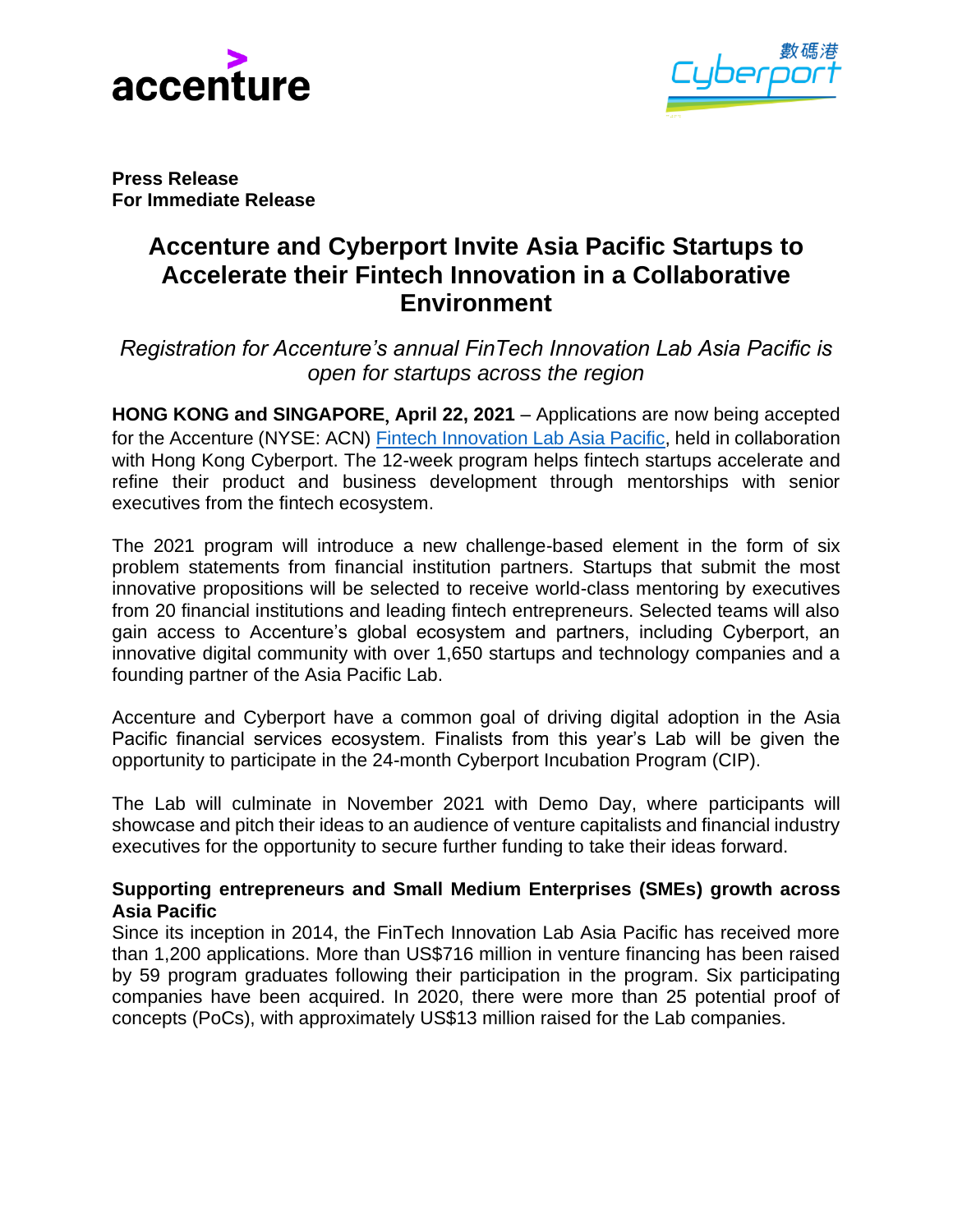



Previous participants include Tookitaki, a Singapore-based Regulatory Technology company providing Compliance Platform as a Service (CPaaS) to leading financial institutions, which has raised US\$19.2 million since graduating from the Lab; LeapXpert, a Hong Kong-based B2C Federated Messaging Orchestration Platform (FMOP) which elevates messaging platforms between employees and clients; and Fano Labs, which specializes in speech and Natural Language Processing technologies to help enterprises with customer service, compliance and other lines of business.

"Digital innovation within financial services skyrocketed during the COVID-19 pandemic as banks looked to ways to increase efficiency and engage customers amidst an increasingly digital landscape," said **Fergus Gordon, Managing Director and Banking Industry Lead, Growth Markets, Accenture**. "Asia remains a hotbed for innovation among both established players and startups, and consequently interest is surging among investors. Accenture remains committed to nurturing a healthy ecosystem for Asia Pacific's financial services sector. The FinTech Innovation Lab Asia Pacific plays a major role in spurring the digital transformation of financial services in Asia. With the support from our partners like Cyberport and the wider ecosystem, we aim to empower startups by providing them guidance and mentorship from leading financial services firms in the region."

**Eric Chan, Chief Public Mission officer of Cyberport**, said, "Cyberport is committed to nurturing fintech startups and supporting their ability to scale-up. We are greatly honored to partner with Accenture to organize the FinTech Innovation Lab Asia Pacific program for the eighth consecutive year. Through Accenture's international fintech network, Cyberport startups can keep abreast of the latest trends in the global fintech industry and exchange ideas with outstanding startups around the world. Twenty world-renowned financial institutions will share their operational pain points during this year's program, allowing participating startups to contribute innovative solutions that cater to market needs. This collaboration will expand opportunities for technology adoption and will help to pair startups with investors."

**Dima Gutzeit, Co-founder & CEO, LeapXpert**, said, "LeapXpert has benefited enormously from the FinTech Innovation Lab. The rigor of the process, the networking, and the insight the Lab has given us have been a key part of building our business. Our participation in the FinTech Innovation Lab gave us access to a network and a relationship that led to one of our first big contract deals, a deployment of our solution to tens of thousands of seats globally. This is in addition to a number of other PoCs that have matured into commercial contracts over time."

**Dr. Miles Wen, CEO and Founder, Fano Labs**, which raised an undisclosed amount with Alibaba, said, "The Lab has brought excellent exposure to Fano Labs and helped us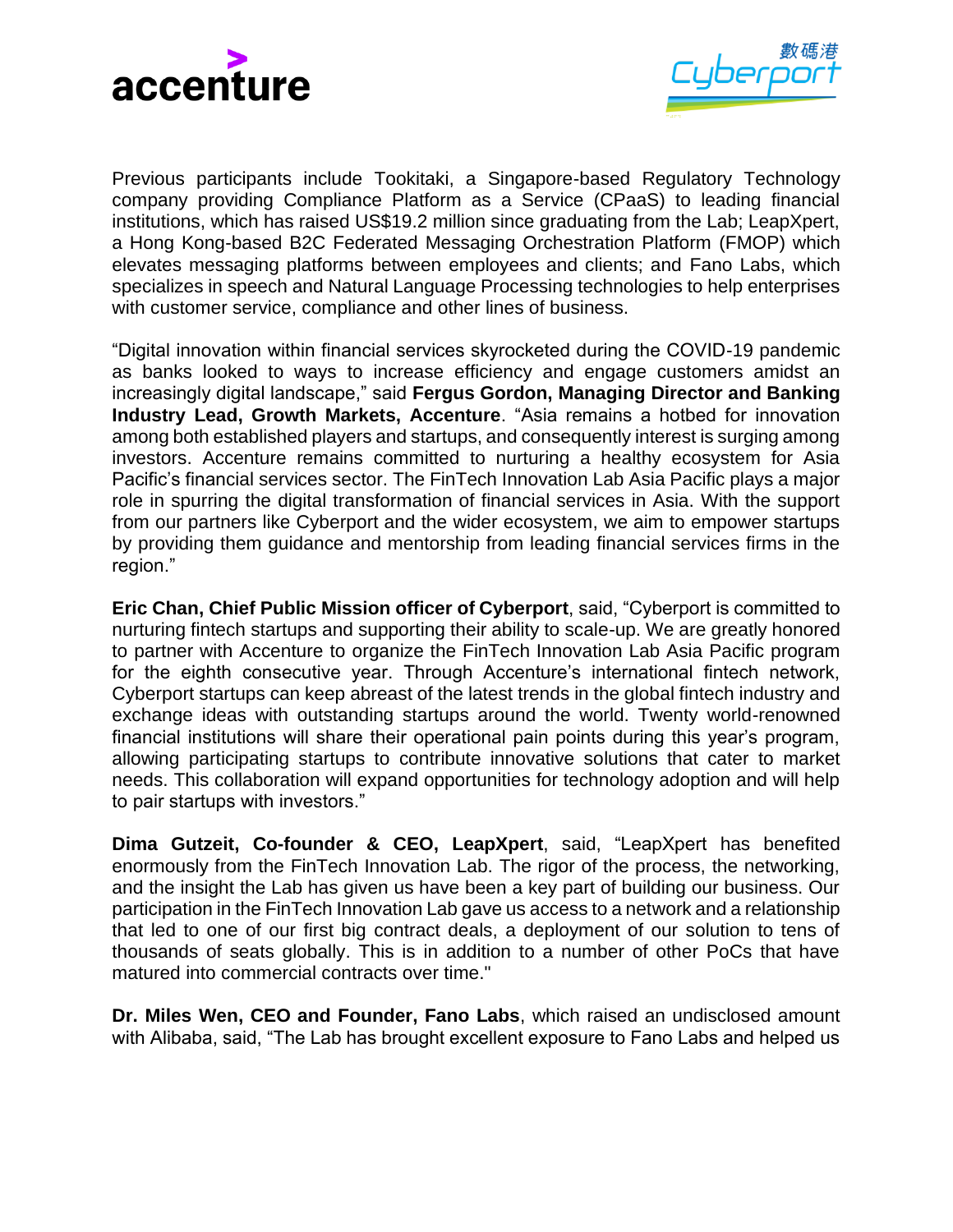



gain more connections with eight partners and financial institutes, which is very crucial for a startup's growth, especially in the artificial intelligence and fintech community."

#### **Join the program**

The FinTech Innovation Lab Asia Pacific is modelled on a similar program that Accenture co-founded in 2010 with the Partnership Fund for New York City, the US\$170 million investment arm of the Partnership for New York City.

Applicants must have at least a working beta version of their technology. Accenture will partner the selected fintech entrepreneurs with senior-level executives who will mentor and help them refine their technologies and business strategies through a series of discussions and networking opportunities.

The Lab welcomes participation from across the Asia Pacific region. Applications for the 2021 program can be accessed [here,](https://www.fintechinnovationlab.com/apply/asia-pacific/) and will close on Monday, May 17, 2021.

```
###
```
For media enquiry, please contact:

**Cyberport**  Denny Law T: (852) 3166 3808 E: [dennylaw@cyberport.hk](mailto:dennylaw@cyberport.hk)

**Accenture** Yasmin Quek E: [yasmin.quek@accenture.com](mailto:yasmin.quek@accenture.com)

**Finn Partners for Accenture** Jareth Cheng T: (65) 3157 5619 E: acceantureasean@finnpartners.com

### **About Accenture**

Accenture is a global professional services company with leading capabilities in digital, cloud and security. Combining unmatched experience and specialized skills across more than 40 industries, we offer Strategy and Consulting, Interactive, Technology and Operations services—all powered by the world's largest network of Advanced Technology and Intelligent Operations centers. Our 537,000 people deliver on the promise of technology and human ingenuity every day, serving clients in more than 120 countries. We embrace the power of change to create value and shared success for our clients, people, shareholders, partners and communities. Visit us at [www.accenture.com.](http://www.accenture.com/)